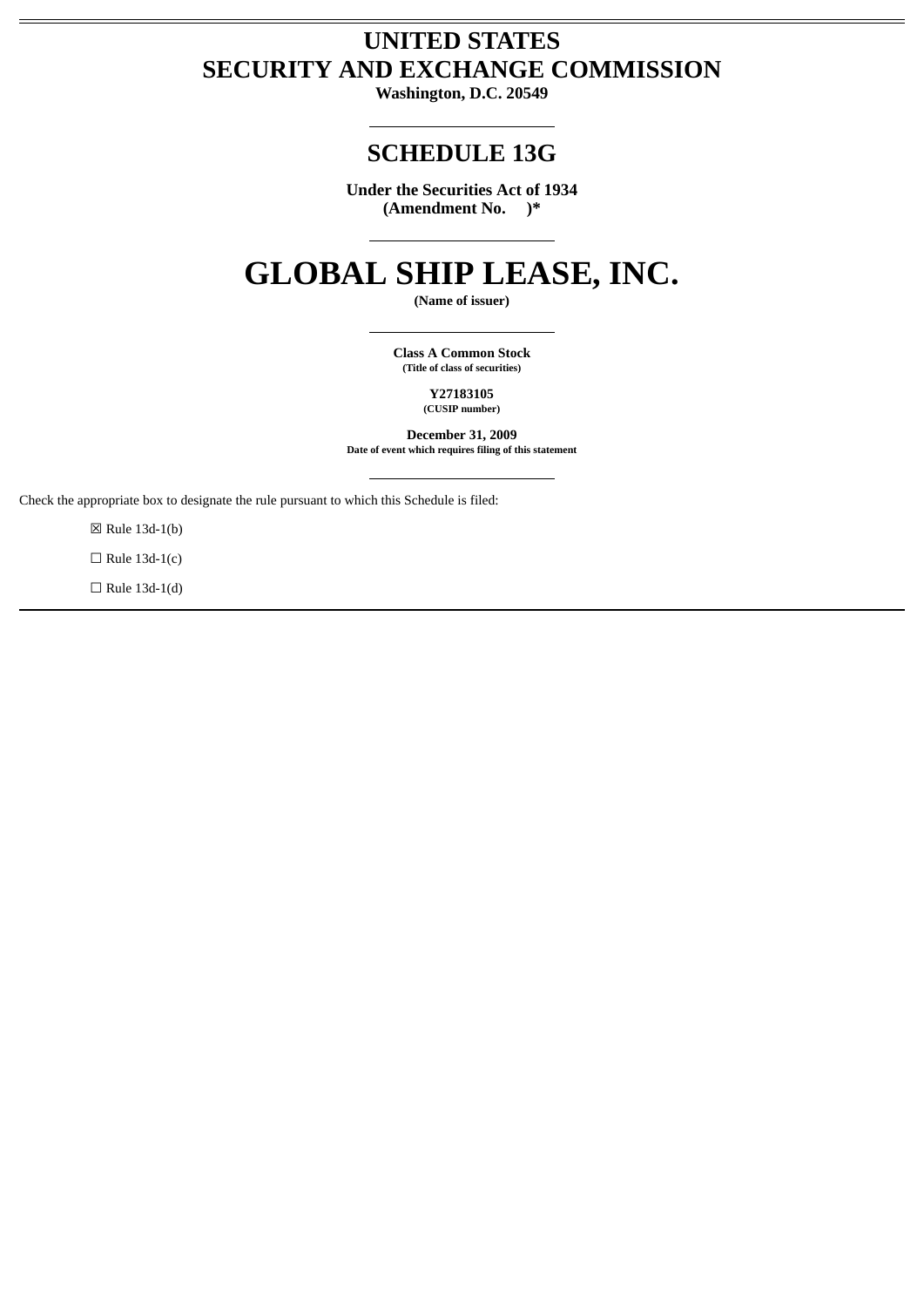| CUSIP No. y27183105                  |                                                                                    |                                                                            |  |  |  |
|--------------------------------------|------------------------------------------------------------------------------------|----------------------------------------------------------------------------|--|--|--|
| $1\vert$                             |                                                                                    | Name of reporting person<br>S.S. OR IRS IDENTIFICATION NO. OF ABOVE PERSON |  |  |  |
|                                      | DePrince, Race & Zollo, Inc.<br>59-3299598                                         |                                                                            |  |  |  |
| 2                                    | Check the appropriate box if a member of a group*<br>(b) $\Box$<br>$(a) \boxtimes$ |                                                                            |  |  |  |
| 3                                    | SEC use only                                                                       |                                                                            |  |  |  |
| 4                                    | Citizenship or place of organization                                               |                                                                            |  |  |  |
| Incorporated in the State of Florida |                                                                                    |                                                                            |  |  |  |
|                                      |                                                                                    | Sole voting power<br>5 <sup>1</sup>                                        |  |  |  |
|                                      | Number of                                                                          | 6,975,942                                                                  |  |  |  |
|                                      | shares                                                                             | Shared voting power<br>6                                                   |  |  |  |
|                                      | beneficially<br>owned by                                                           | none                                                                       |  |  |  |
|                                      | each<br>reporting                                                                  | Sole dispositive power<br>7                                                |  |  |  |
|                                      | person                                                                             | 6,975,942                                                                  |  |  |  |
|                                      | with                                                                               | Shared dispositive power<br>8                                              |  |  |  |
|                                      |                                                                                    | none                                                                       |  |  |  |
|                                      | 9 Aggregate amount beneficially owned by each reporting person                     |                                                                            |  |  |  |
|                                      | 6,975,942                                                                          |                                                                            |  |  |  |
| 10                                   | Check box if the aggregate amount in Row (9) excludes certain shares*              |                                                                            |  |  |  |
|                                      | N <sub>0</sub>                                                                     |                                                                            |  |  |  |
| 11                                   | Percent of class represented by amount in Row 9                                    |                                                                            |  |  |  |
| 13.16%                               |                                                                                    |                                                                            |  |  |  |
| 12                                   | Type of reporting person*                                                          |                                                                            |  |  |  |
|                                      | IA                                                                                 |                                                                            |  |  |  |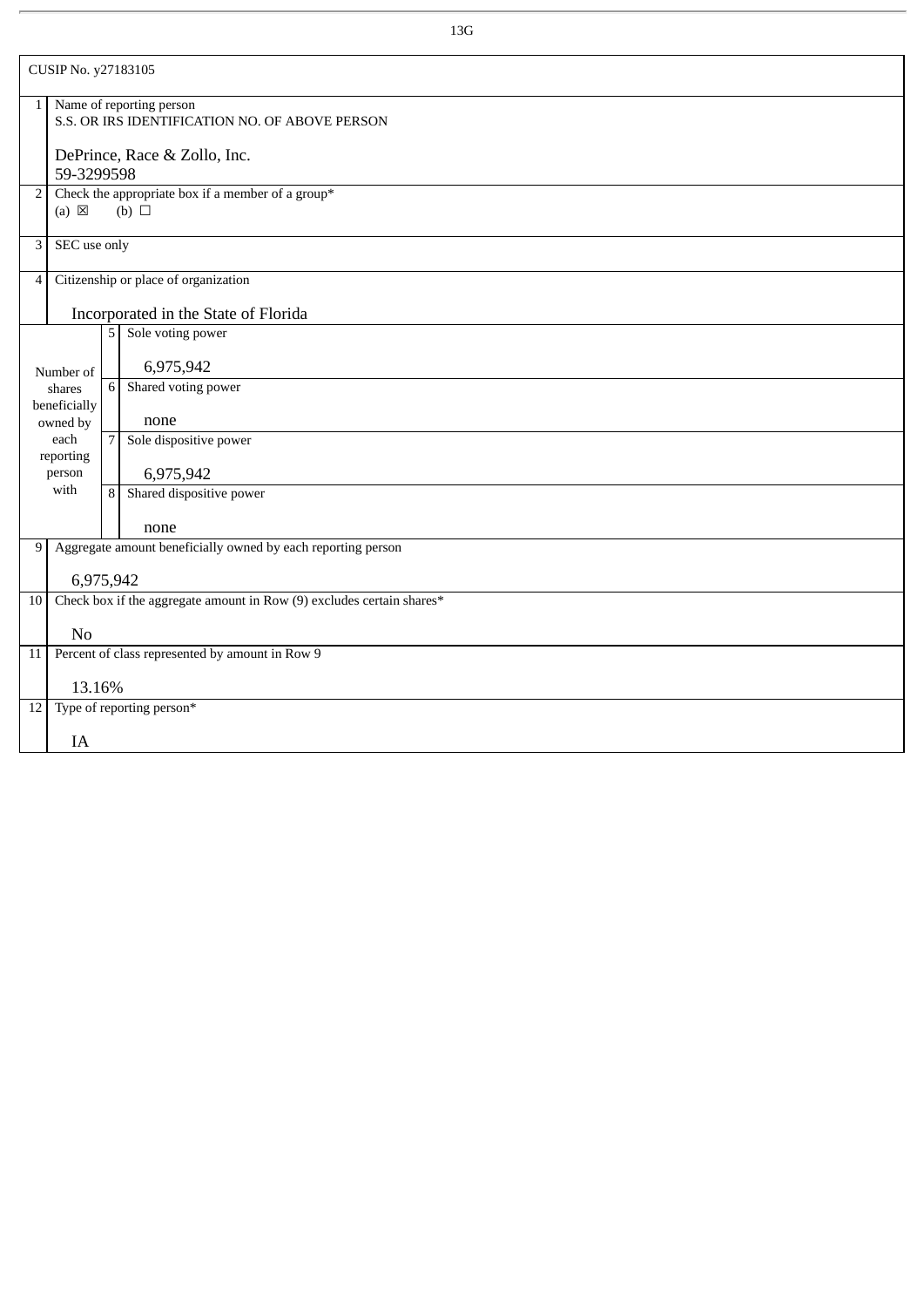## **SCHEDULE 13 G**

| Item 1. | (a) | Global Ship Lease, Inc.                                    |
|---------|-----|------------------------------------------------------------|
|         | (b) | c/o 10 Greycoat Place<br>London SWIP 1SB<br>United Kingdom |
| Item 2. | (a) | DePrince, Race & Zollo, Inc.                               |
|         | (b) | 250 Park Ave South, Suite 250<br>Winter Park, FL 32789     |
|         | (c) | <b>USA</b>                                                 |
|         | (d) | Class A Common                                             |
|         | (e) | Y27183105                                                  |

**Item 3.**

(e) X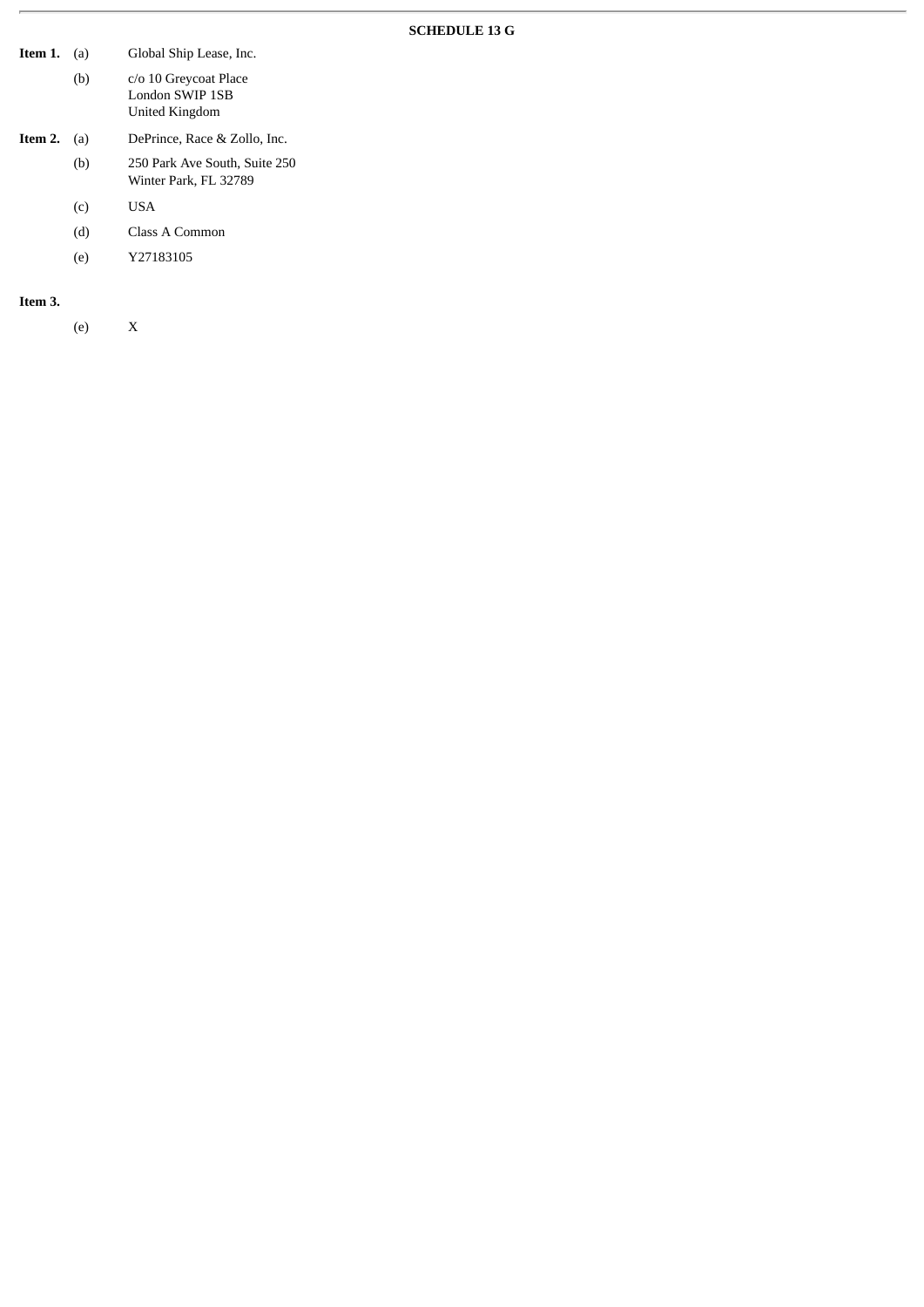#### **SCHEDULE 13 G**

#### **Item 4. Ownership**

#### (a) Amount beneficially owned: 6,975,942

As of the date of this filing, DePrince, Race & Zollo, Inc. may be deemed to be the beneficial owner of 6,975,942 shares of Global Ship Lease, Inc. common stock. DePrince, Race & Zollo, Inc. holds 547,597 shares of Global Ship Lease, Inc.'s common stock and 6,428,345 warrants to purchase Global Ship Lease, Inc's common stock.

(b) Percent of Class: 13.16%

This percentage is determined by dividing the number of shares of common stock beneficially owned by DePrince, Race & Zollo, Inc., 6,975,942, by the number of shares of common stock outstanding at December 31, 2009 of 46,575,194, plus the number of warrants, 6,428,345, beneficially held by DePrince, Race & Zollo, Inc. for a total of 53,003,539 beneficial shares.

(c) (i) 6,975,942 shares

(iii) 6,975,942 shares

#### **Item 5. Ownership of Five Percent or Less of a Class**

N/A

**Item 6. Ownership of More than Five Percent on Behalf of Another Person.**

N/A

**Item 7. Identification and Classification of the Subsidiary Which Acquired the Security Being Reported on By the Parent Holding Company**

N/A

**Item 8. Identification and Classification of Members of the Group**

N/A

**Item 9. Notice of Dissolution of Group**

N/A

**Item 10. Certification**

By signing below I certify that, to the best of my knowledge and belief, the securities referred to above were acquired in the ordinary course of business and were not acquired for the purpose of and do not have the effect of changing or influencing the control of the issuer of such securities and were not acquired in connection with or as a participant in any transaction having such purposes or effect.